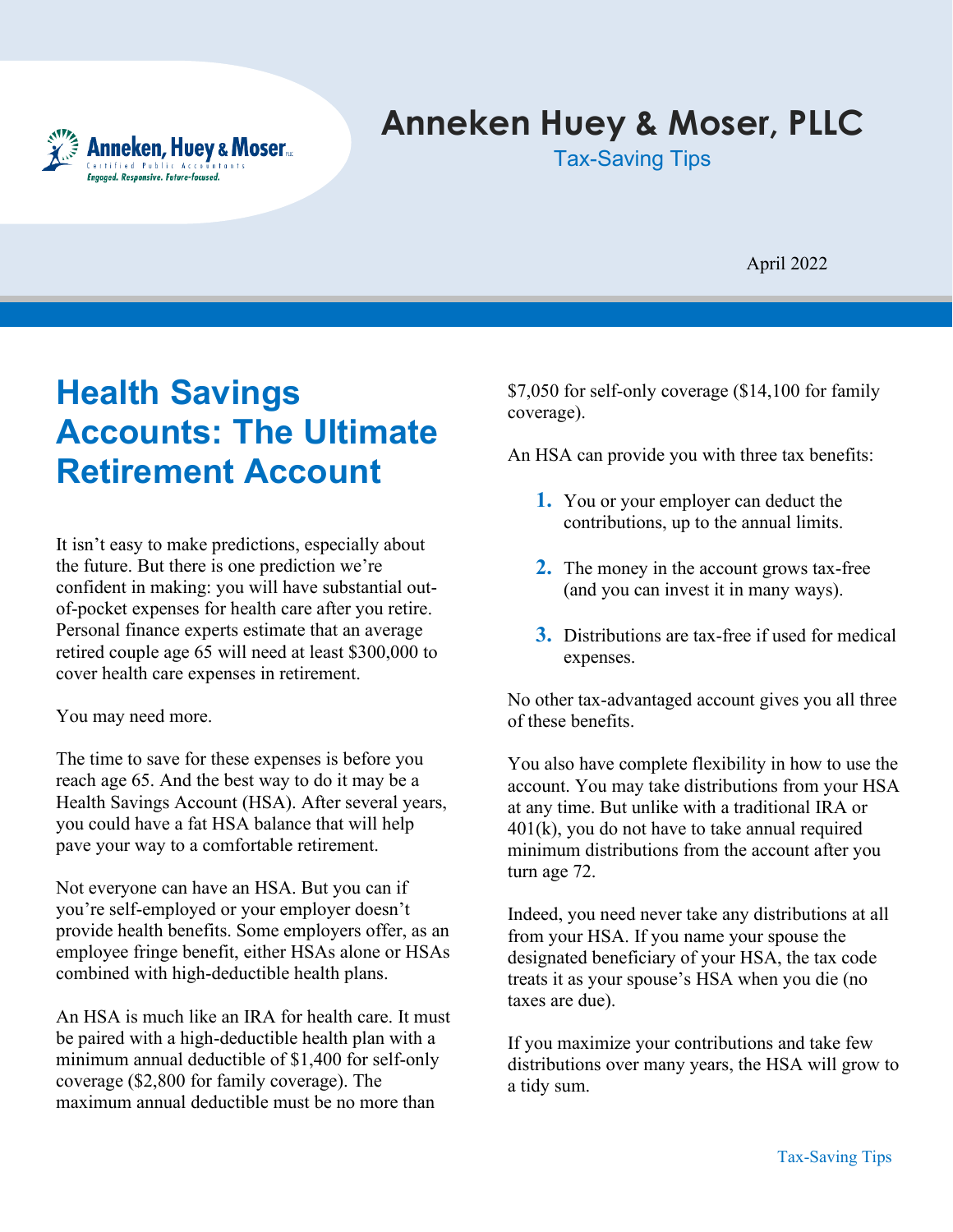# **Partnership with Multiple Partners: The Good and the Bad**

The generally favorable federal income tax rules for partnerships are a common reason for choosing to operate as a partnership with multiple partners instead of as a corporation with multiple shareholders. The most important partnership tax benefit rules can be summarized as follows:

- You get pass-through taxation.
- You can deduct partnership losses (within limits).
- You may be eligible for the Section 199A tax deduction.
- You get basis from partnership debts.
- You get basis step-up for purchased interests.
- You can make tax-free asset transfers with the partnership.
- You can make special tax allocations.

Partnership taxation is not all good stuff. There are a few important disadvantages and complications to consider:

- Exposure to self-employment tax
- Complicated Section 704(c) tax allocation rules
- Tricky disguised sale rules

• Unfavorable fringe benefit tax rules

Limited partnerships are obviously treated as partnerships for federal income tax purposes, with the generally favorable partnership taxation rules mentioned above.

Limited partners generally are not exposed to liabilities related to the partnership or its operations. So, you generally cannot lose more than what you've invested in a limited partnership—unless you guarantee partnership debt.

So far, so good. But you must also consider the following disadvantages for limited partners:

- Limited partners usually get no basis from partnership liabilities.
- Limited partners can lose their liability protection.
- You need a general partner.

On the plus side, limited partners have a selfemployment tax advantage.

Since your partnership will have multiple partners, multiple issues can come into play. You'll need a carefully drafted partnership agreement to handle potential issues even if you don't expect them to arise. For instance, you may want to include

- a partnership interest buy-sell agreement to cover partner exits;
- a non-compete agreement (for obvious reasons);
- an explanation of how tax allocations will be calculated in compliance with IRS regulations;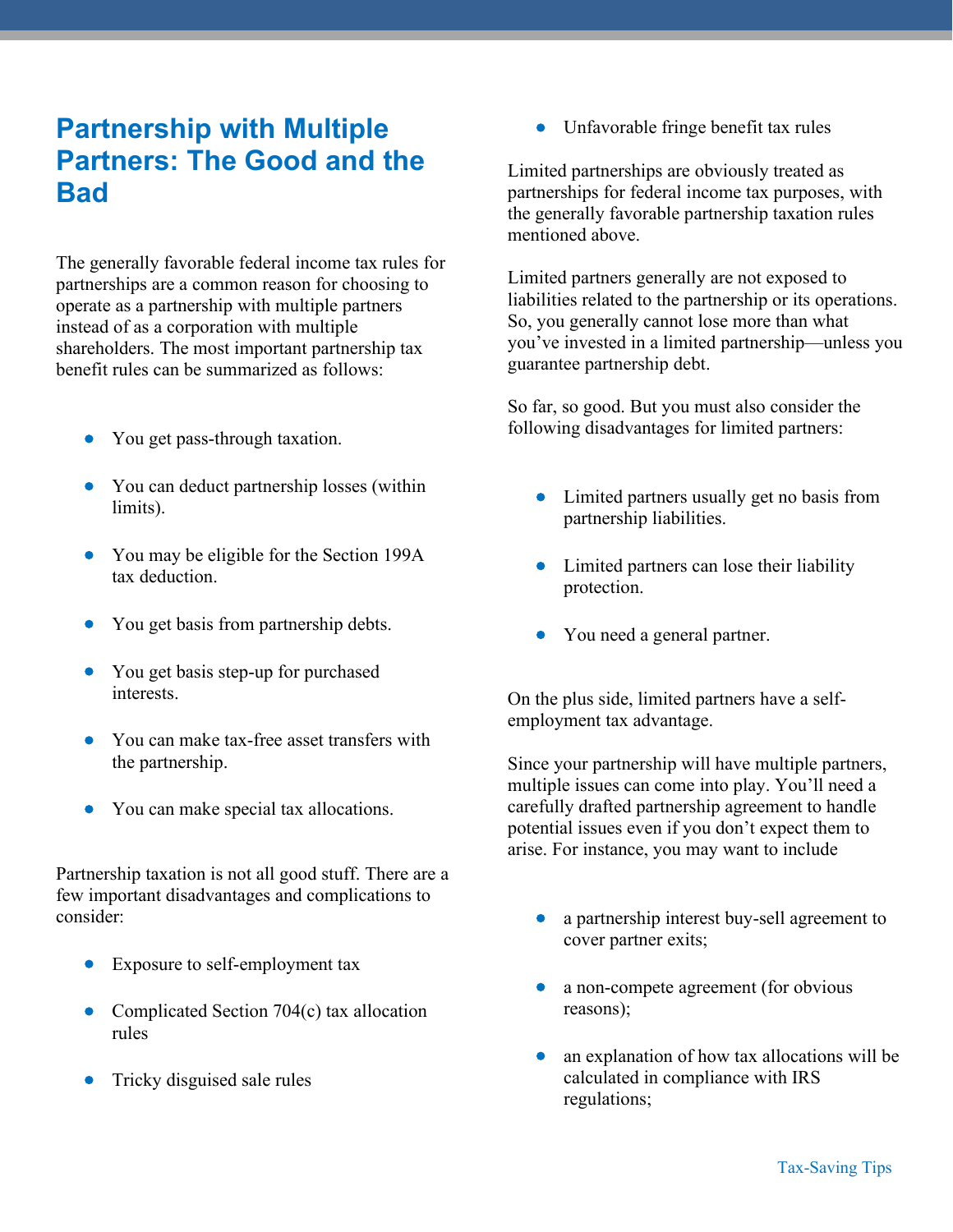- an explanation of how distributions will be calculated and when they will be paid (for instance, you may want to call for cash distributions to be made annually in early April to cover partners' tax liabilities from their shares of partnership income for the previous year);
- guidelines for how the divorce, bankruptcy, or death of a partner will be handled;
- and so on.

**Key point.** No type of entity (including a limited partnership in which you are a limited partner) will protect your personal assets from exposure to liabilities related to your own professional malpractice or your own tortious acts.

## **Send Tax Documents Correctly to Avoid IRS Trouble**

You have heard the horror stories about mail sent to the IRS that remains unanswered for months. Reportedly, the IRS has mountains of unanswered mail pieces in storage trailers, waiting for IRS employees to process them.

Because the understaffed IRS is having so much trouble processing all the documents it receives, you need to protect yourself when you send an important tax filing due by a specific deadline.

If you can file a document electronically, do so. The IRS deems such filings as filed on the date of the electronic postmark.

If you must file a physical document with the IRS, don't use regular U.S. mail, Priority Mail, or Express Mail.

#### Why not?

When you mail a document with these methods, the IRS considers it filed on the postmark date, but only if the IRS receives it. What if the U.S. Postal Service doesn't deliver it or the IRS loses it? You'll have no way to prove the IRS got it—and the IRS and most courts won't accept your testimony that it was timely mailed.

Don't take this chance. Instead, file physical documents by certified or registered U.S. mail, or use an IRS-approved private delivery service (generally, two-day or better service from FedEx, UPS, or DHL Express). When you do this, the IRS considers the document filed on the postmark date whether or not the IRS receives it.

Make sure to keep your receipt.

## **Tax Implications When Your Vacation Home Is a Rental Property**

If you have a home that you both rent out and use personally, you have a tax code-defined vacation home.

Under the tax code rules, that vacation home is either

- a personal residence, or
- a rental property.

The tax code classifies your vacation home as a rental property if

• you rent it out for more than 14 days during the year, and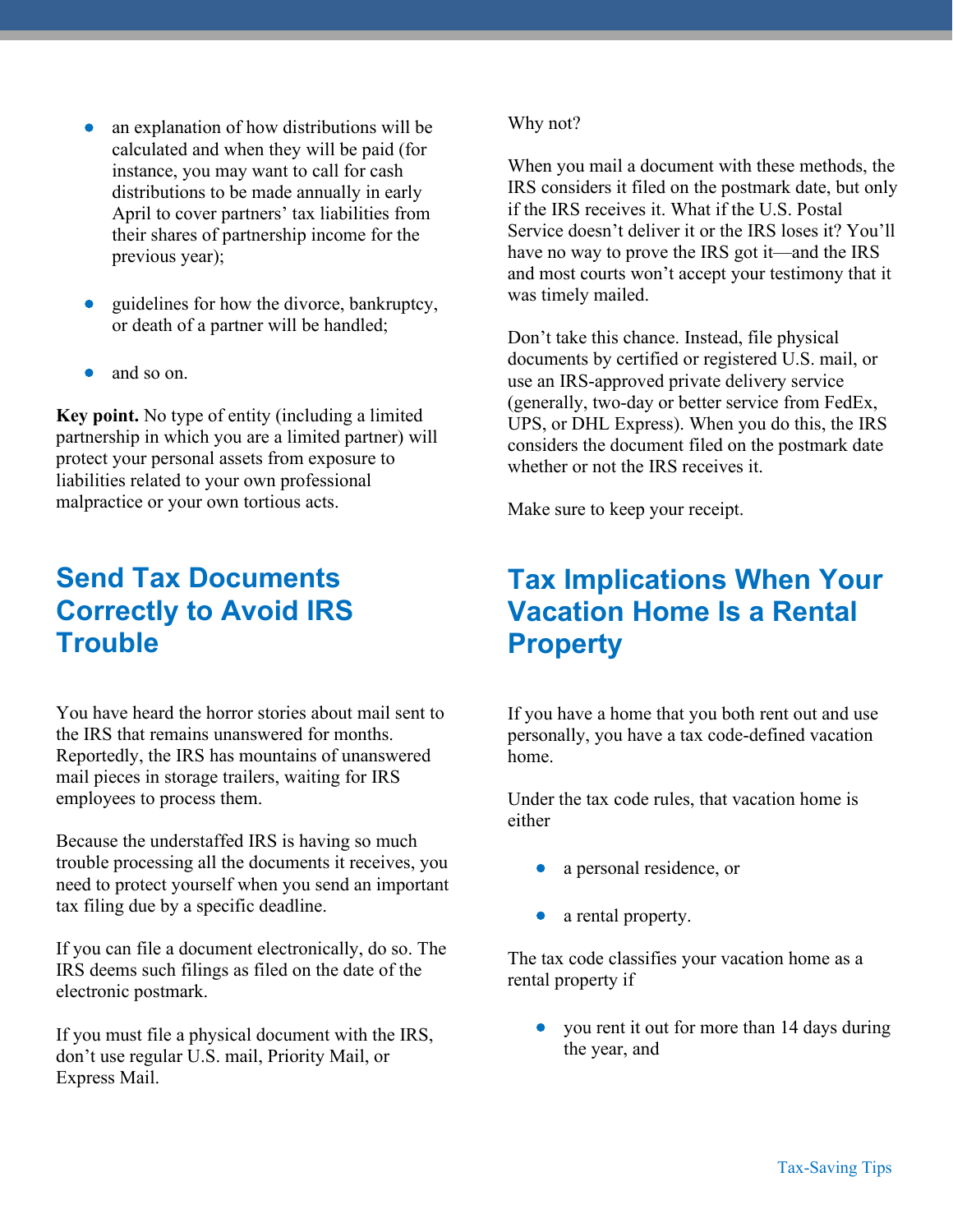• your personal use during the year *does not exceed* the greater of (a) 14 days or (b) 10 percent of the days you rent the home out at fair market rates.

Count actual days of rental and personal use. Disregard days of vacancy, and disregard days that you spend mainly on repair and maintenance activities.

For vacation homes that are classified as rental properties, you must allocate mortgage interest, property taxes, and other expenses between rental and personal use, based on actual days of rental and personal occupancy.

### **Mortgage Interest Deductions**

Mortgage interest allocable to personal use of a rental property does not meet the definition of qualified residence interest for itemized deduction purposes. The qualified residence interest deduction is allowed only for mortgages on properties that are classified as personal residences.

#### **Schedule E Losses and the PAL Rules**

When allocable rental expenses exceed rental income, a vacation home classified as a rental property can potentially generate a deductible tax loss that you can claim on Schedule E of your Form 1040. Great!

Unfortunately, your vacation home rental loss may be wholly or partially deferred under the dreaded passive activity loss (PAL) rules. Here's why.

You can generally deduct passive losses only to the extent that you have passive income from other sources (such as rental properties that produce positive taxable income).

Disallowed passive losses from a property are carried forward to future tax years and can be deducted when you have sufficient passive income or when you sell the loss-producing property.

#### **"Small Landlord" Exception to PAL Rules**

A favorable exception to the PAL rules currently allows you to deduct up to \$25,000 of annual passive rental real estate losses if you "actively participate" and have adjusted gross income (AGI) under \$100,000. The \$25,000 exception is phased out between AGI of \$100,000 and \$150,000.

#### **The Seven-Days-or-Less and Less-Than-30-Days Rules**

The IRS says the \$25,000 small landlord exception is not allowed

- when the average rental period for your property is seven days or less, or
- when the average period of customer use for such property is 30 days or less, and significant personal services are provided by or on behalf of the owner of the property in connection with making the property available for use by customers.